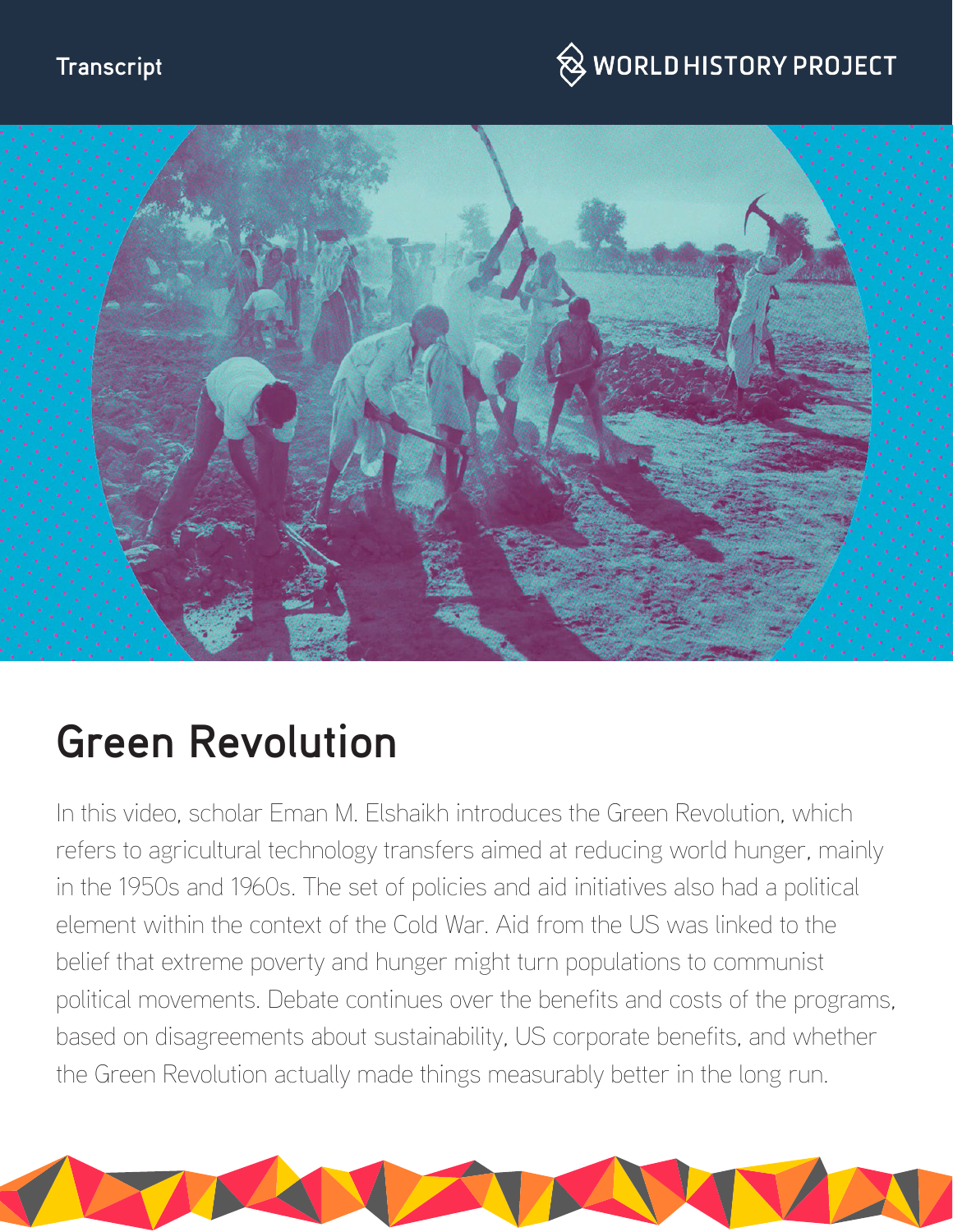

#### **00:01**

*What was the Green Revolution? Eman M. Elshaikh, PhD, University of Chicago*

*A man holds up harvested grasses*

*Farmers in Asia dig up the ground to plant crops*

#### **01:15**

*'Green Revolution' was coined by William Gaud* 

#### **02:15**

*Why did it start and what was it's impact?*

*Anti-communist propaganda shows a man with a sword inscribed with 'Democracy'; the ad reads "Stop Communism! It's everybody's job."* 

#### **02:48**

*Photo of an anti-war protest against the war in Vietnam*

The need to eat is shared across humanity. But the resources needed to produce food are not always shared so evenly. It may seem simple, innocent, and universal, but food has a very interesting political history. So how can food be political?

In the post-World War II period, as birth rates started to skyrocket in many parts of the world, countries struggled with how to feed their exploding populations. Starting in the 1940s—and partly funded by the Rockefeller Foundation—scientists tried a new way to produce more food. In Mexico, they used specially engineered seeds to maximize the yield of corn plants. These seeds responded well to artificial fertilizers and pesticides. With the help of irrigation, farmers were able to produce much more food than ever before. These techniques were later put to use on a massive scale. In the 1960s and '70s, this experiment was extended to Asia, with new wheat and rice varieties. The result was what is known as the Green Revolution.

Now, a revolution definitely sounds political, but it's not political in the way you may be thinking. In fact, the guy who coined the term, a U.S. Department of State official, made a point to distinguish it from other revolutions. In a 1968 speech, he said, "These and other developments in the field of agriculture "contain the makings of a new revolution. "It is not a violent Red Revolution like that of the Soviets, nor is it a White Revolution like that of the Shah of Iran. I call it the Green Revolution." So, as he said, the Green Revolution was not a military coup or an uprising, or even a set of reforms. It was a transfer of technologies that resulted in increased crop yields, and it revolutionized the production, distribution, kinds, and availability of food all over the world. In fact, the foods we eat today are directly the result of Green Revolution technologies. What are other impacts, and what was the reasoning behind it?

The Green Revolution had numerous impacts, which we'll look at in a bit. But first, where did it come from? Was it political? It sure was. And as we saw, the Green Revolution was part of a U.S. State Department program, and it was funded in part by the Rockefeller and Ford foundations. In fact, some historians argue that the Green Revolution was engineered as a way to fight communism during the Cold War. And you might be wondering: what does food have to do with communism?

Well, apparently, a common saying among U.S. government officials at the time was, "Where hunger goes, communism follows." And at a time when the American public was against U.S. aggression in Vietnam, the Green Revolution was imagined as a peaceful, scientific solution to red revolutions abroad. If people weren't hungry, they reasoned, they wouldn't find communism appealing. So even though it was a development and aid program, it was also deeply political, as all such programs are.

**03:19** So how did it happen? It started with this new technology moving across networks of scientists and farmers.

2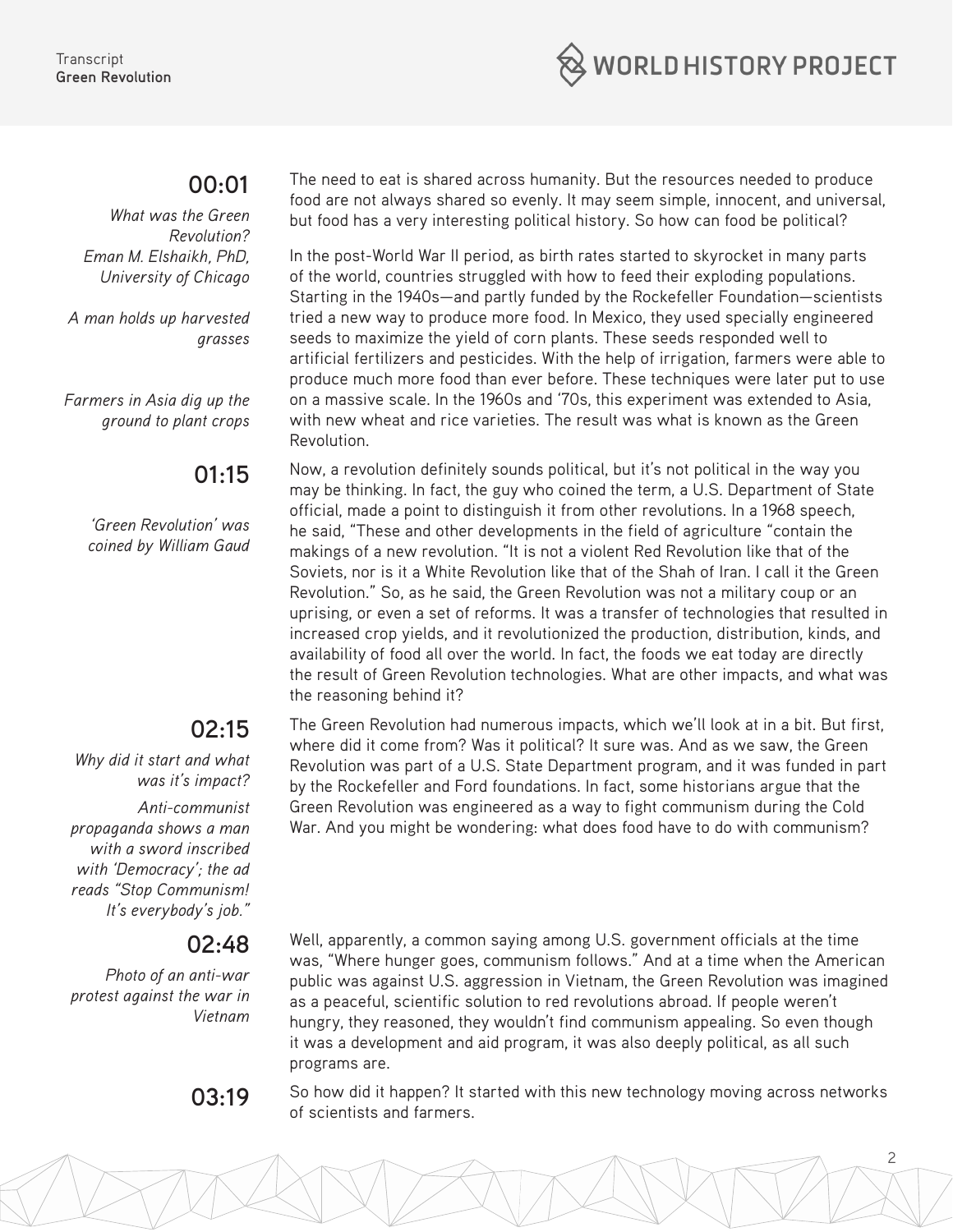

*A huge tractor drives along a farm*

*Photos of irrigation techniques, including a dam, and an irrigation canal*

**04:18**

*Photo of people working on a rice farm*

#### **05:08**

*China: The Green Revolution in a stateplanned economy; image shows Mao Zedong in front of a crowd of people*

*Photo of large industrial farms; chickens in an extremely crowded coop*

### **06:22**

*Photo of a helicopter dropping off 'USAID', international Americangovernment provided aid*

But it's important to see that such transfers are not always organic movements. In other words, it often takes political work to make them happen. You could say political work is the "fertilizer." In this case, scientists and farmers from countries like Mexico, India, the Philippines, and Indonesia were trained to use these methods and sold the equipment needed to implement these new techniques. But they then adapted them to their own local circumstances. And even though the technologies were first developed in the United States, how they worked was very local. It took a great deal of local infrastructure, like dams and other irrigation techniques, to generate the massive amount of water needed to supersize the amount of food being grown. Scientists and farmers had to experiment with their local soil conditions, climates, and food needs to get it to work.

And it worked in some places more than others. India was one place where the Green Revolution really took off. In the 1960s, better living conditions and high birth rates helped the Indian population grow rapidly. Indian scientists adapted new varieties of rice and wheat to help feed this population. When grown with fertilizers and plenty of water, they grew many more grains per plant. The result? India is now one of the world's biggest producers of rice. But at the same time, far fewer Indians now work in agriculture, and the population is quickly catching up to the supply of rice. And while we're focusing on an anti-communist Green Revolution for the most part, it's also important to note that China had its own successful Green Revolution, but with a communist character.

In the 1970s, under the leadership of Mao Zedong, the Chinese used similar technologies to increase farming output on communes. But labor was organized very differently. The government decided how and when people would work, and organized multiple households into teams of farmers. Military brigades enforced this organization.

So the Green Revolution certainly had a local character in each location. But we really can't overstate the broader effects of these green revolutions. In Asia, between 1960 and 1990, rice production more than doubled and wheat production more than quadrupled. On a global scale, the Green Revolution dramatically changed the way food was produced, consumed, and distributed. Countries that had once been importers became exporters. Large industrial farms replaced small organic farms. And the owners of big farms could afford new equipment and costly seeds. Seeds usually needed to be purchased every season, because these specially engineered seeds had unpredictable results in the second generation. But regardless of these results, farmers often had legal agreements to rebuy seeds every season from the corporations that engineer them, as the seeds were considered their intellectual property.

And there were other important global effects. For one, people started to think about hunger and poverty differently. Instead of seeing them as unavoidable realities, people started to think of them as solvable problems, and they enlisted scientific tools, believing that science could provide the ultimate solutions. And if the goal was to feed more people, science worked. Millions if not billions of people avoided starvation. And populations soared as a result. But did it actually make things better? This is a very big debate.

3